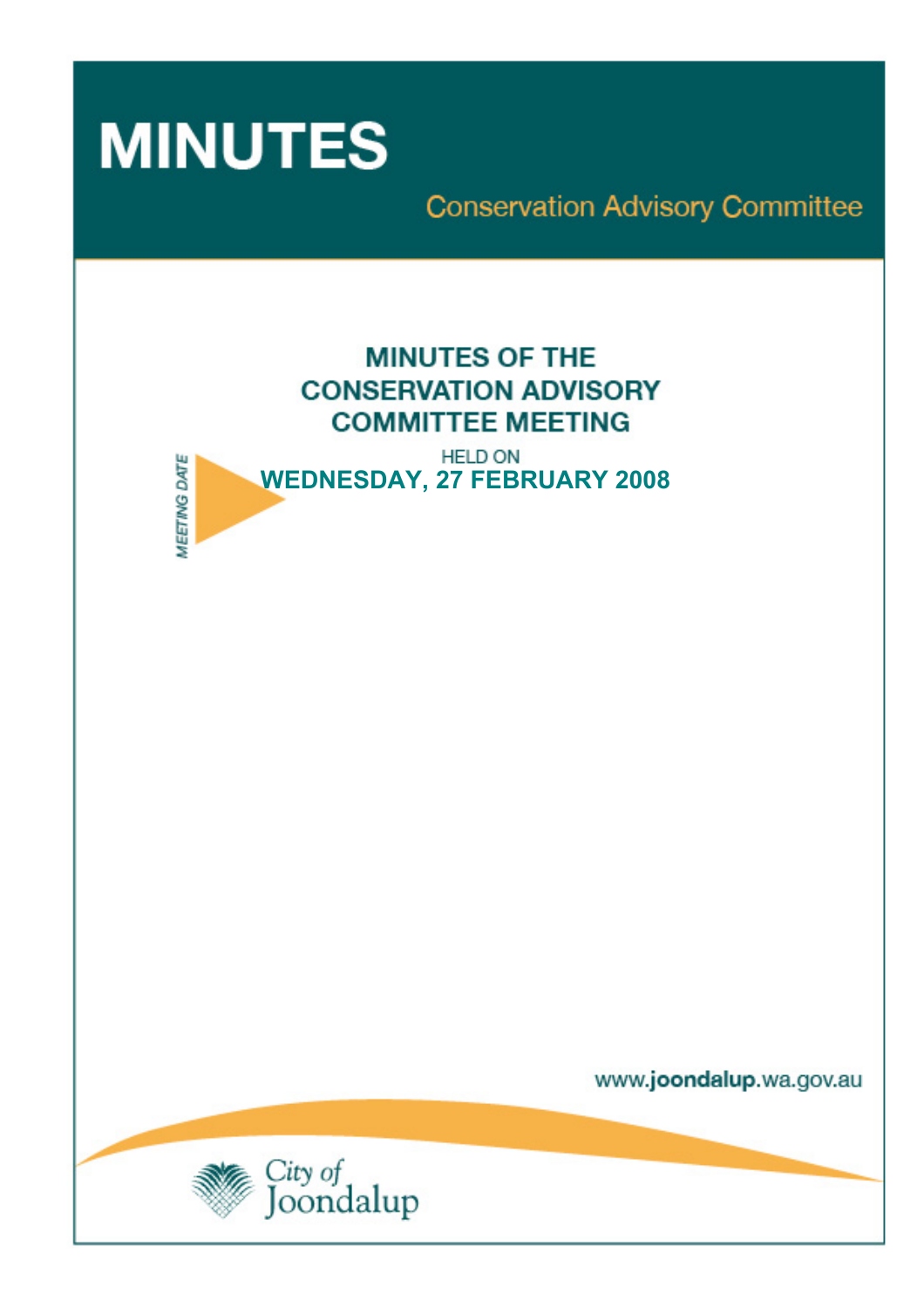# **CITY OF JOONDALUP**

# **MINUTES OF THE CONSERVATION ADVISORY COMMITTEE MEETING HELD IN CONFERENCE ROOM 2, JOONDALUP CIVIC CENTRE, BOAS AVENUE, JOONDALUP ON WEDNESDAY, 27 FEBRUARY 2008.**

# **ATTENDANCE**

# **Committee Members:**

| Cr Mike Norman        | <b>Presiding Person</b>         |               |
|-----------------------|---------------------------------|---------------|
| Cr Sue Hart           | <b>Deputy Presiding Person</b>  | to 1940 hrs   |
| Cr Marie Macdonald    |                                 |               |
| Mr Gary Tate          | <b>Community Representative</b> |               |
| Mr John Chester       | <b>Community Representative</b> |               |
| Mrs Marilyn Zakrevsky | <b>Community Representative</b> |               |
| Ms Suzi Greenway      | <b>Community Representative</b> |               |
| Mr Barry Fitzsimmons  | <b>Community Representative</b> |               |
| Ms Phyllis Robertson  | <b>Community Representative</b> |               |
| Dr Marjorie Apthorpe  | <b>Community Representative</b> |               |
| Mr Tim Argus          | <b>Community Representative</b> | from 1808 hrs |
| Mr Steve Magyar       | <b>Community Representative</b> |               |
| Ms Dorothy Lullfitz   | <b>Community Representative</b> |               |
| Officers:             |                                 |               |

Mr Ian Cowie Director, Governance & Strategy *to 1805 hrs* Mr Mike Archer **Acting Director, Infrastructure Services** Mr Murray Ralph Manager, Infrastructure Management Mr Keith Armstrong Co-ordinator, Conservation Services Mrs Jill Hewison Administrative Secretary

# **DECLARATION OF OPENING**

The Director, Governance & Strategy declared the meeting open at 1802 hrs.

# **ELECTION OF PRESIDING PERSON**

*Section 5.12 of the Local Government Act 1995 requires a committee appointed by a local government, to elect a presiding person as the first item of business at its first meeting. Schedule 2.3 of the Act requires the Chief Executive Officer to preside.* 

Due to the unavailability of the CEO, the CEO delegated authority to the Director, Governance & Strategy to oversee the election process of the Presiding Person and Deputy Presiding Person.

Mr Magyar nominated Cr Norman for the position of presiding person. Cr Norman accepted the nomination.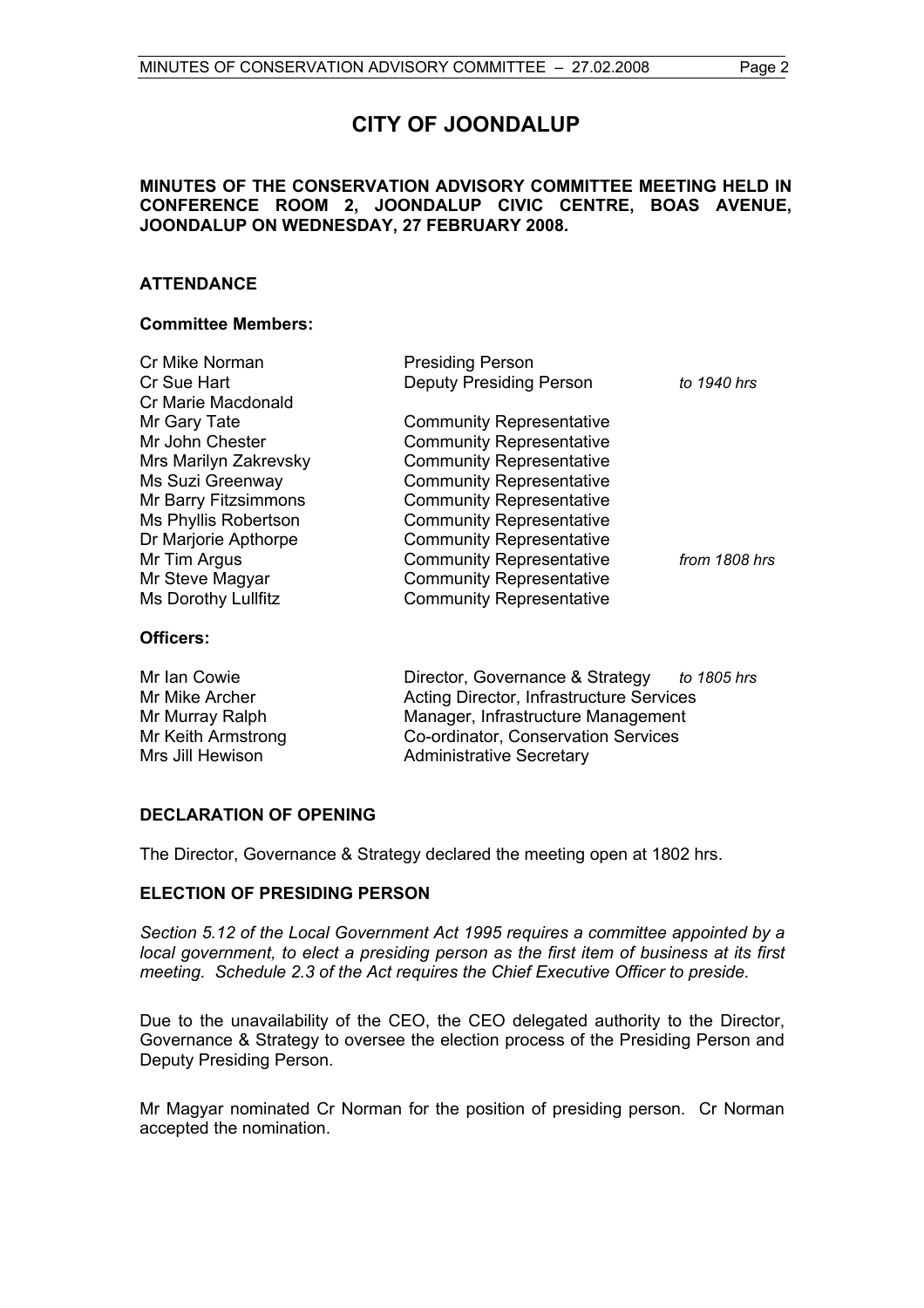There being no further nominations, Cr Norman was elected unopposed to the position of presiding person and assumed the Chair at 1804 hrs.

# **ELECTION OF DEPUTY PRESIDING PERSON**

Cr Macdonald nominated Cr Hart for the position of deputy presiding person. Cr Hart accepted the nomination.

There being no further nominations, Cr Hart was elected unopposed to the position of deputy presiding person.

# **APOLOGIES/LEAVE OF ABSENCE**

Nil.

# **CONFIRMATION OF MINUTES**

# MINUTES OF THE CONSERVATION ADVISORY COMMITTEE MEETING HELD ON 26 SEPTEMBER 2007

**MOVED Mr Magyar SECONDED Ms Robertson that the minutes of the meeting of the Conservation Advisory Committee held on 26 September 2007 be confirmed as a true and correct record.** 

# The Motion was Put and **CARRIED** (11/1)

**In favour of the motion:** Crs Norman & Macdonald, Mrs Zakrevsky, Dr Apthorpe, Ms Robertson, Ms Lullfitz, Ms Greenway, Mr Fitzsimmons, Mr Tate, Mr Chester & Mr Magyar **Against the Motion:** Cr Hart

# **ANNOUNCEMENTS BY THE PRESIDING PERSON WITHOUT DISCUSSION**

Nil.

#### **DECLARATIONS OF INTEREST**

Nil.

# **IDENTIFICATION OF MATTERS FOR WHICH THE MEETING MAY SIT BEHIND CLOSED DOORS**

Nil.

# **PETITIONS AND DEPUTATIONS**

Nil.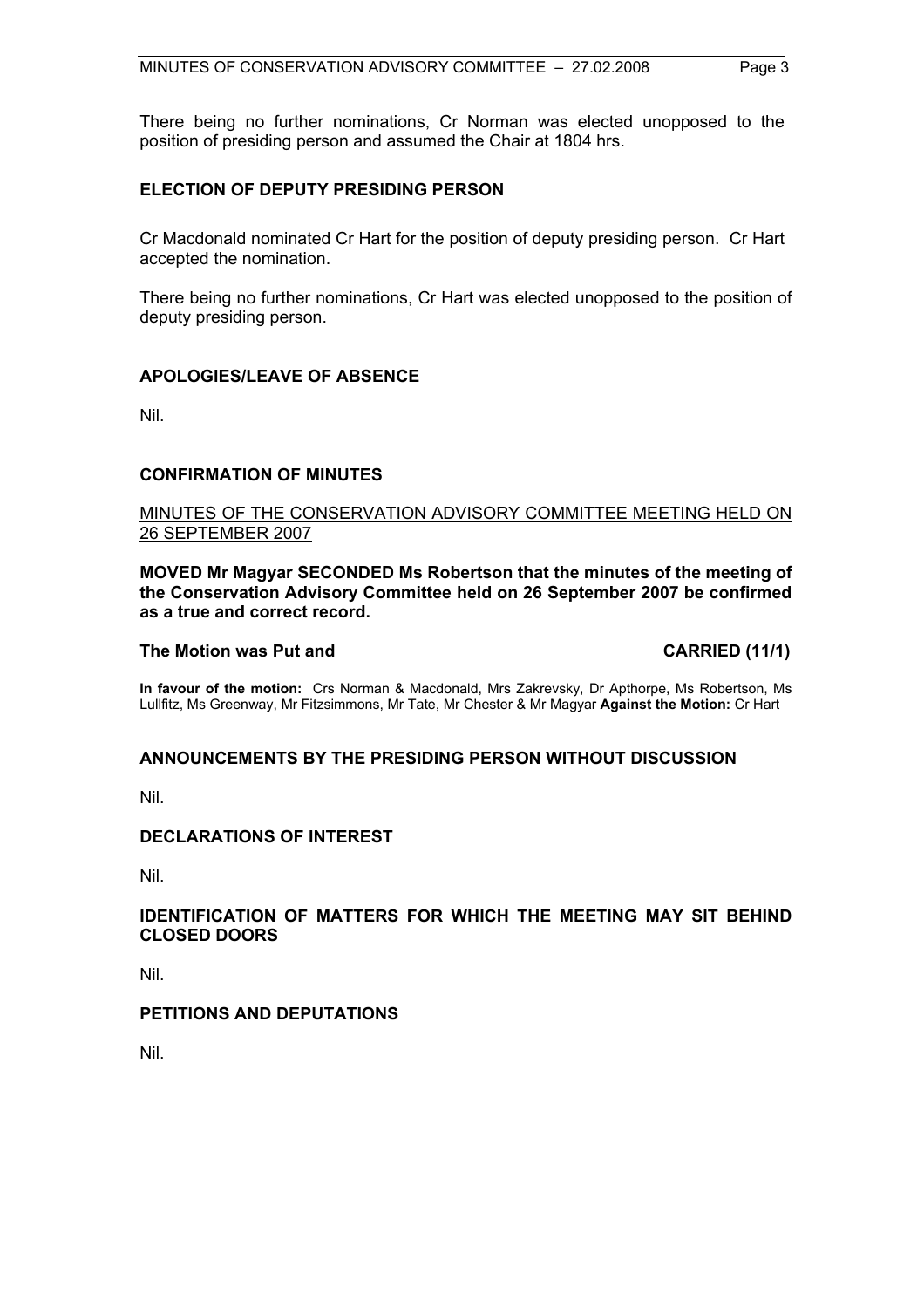# **REPORTS**

# **ITEM 1 CONSERVATION ADVISORY COMMITTEE - PROPOSED 2008 MEETING DATES – [00906]**

**WARD:** All

**RESPONSIBLE** Mr Mike Archer **DIRECTOR:** Acting Director Infrastructure Services

# **PURPOSE / EXECUTIVE SUMMARY**

The purpose of this report is for the Conservation Advisory Committee to endorse meeting dates for 2008.

# **BACKGROUND**

On 20 November 2007 Council agreed to:

- "2 (a) ESTABLISH the Conservation Advisory Committee to:
	- $\triangleright$  To make recommendations to Council for the conservation of the City of Joondalup's natural biodiversity.
	- $\triangleright$  To provide strategic input and when requested advice on issues relating to the conservation and management of the City's natural biodiversity.
	- $\triangleright$  To promote partnerships between Council and the community to protect the City of Joondalup's natural biodiversity as contained within its various natural areas (bushland, wetlands and coastal environment)."

Terms of Reference for the Conservation Advisory Committee can be found in Attachment 1 to this Report.

# **DETAILS**

Conservation Advisory Committee Meetings will generally be held every two months, in accordance with Council's decision, on a Wednesday evening commencing at 6pm. Meetings will be held in the City of Joondalup Civic Centre Conference Rooms.

Proposed dates are as follows:

- 23 April 2008
- 25 June 2008
- 27 August 2008
- 29 October 2008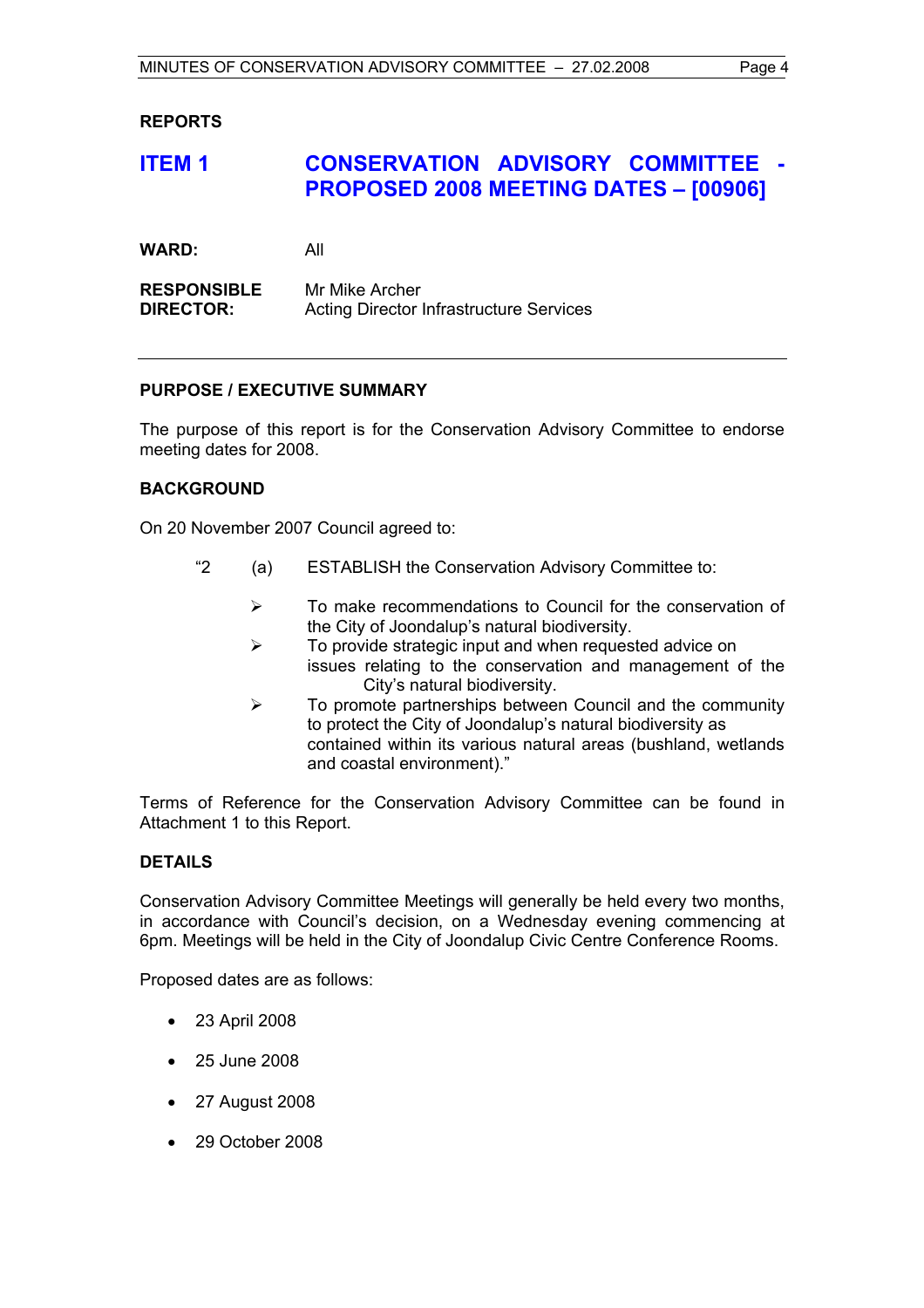# **Link to Strategic Plan:**

| Outcome: |  |  | The City of Joondalup is environmentally responsible in its activities. |
|----------|--|--|-------------------------------------------------------------------------|
|----------|--|--|-------------------------------------------------------------------------|

- Objective: 2.1 To plan and manage our natural resources to ensure environmental sustainability.
- Outcome: The City of Joondalup is an interactive community.
- Objective: To ensure the City responds to and communicates with the community.

# **Legislation – Statutory Provisions:**

Not Applicable.

# **Risk Management considerations:**

Not Applicable.

# **Financial/Budget Implications:**

Not Applicable.

# **Policy implications:**

Not Applicable.

# **Regional Significance:**

Not Applicable.

#### **Sustainability implications:**

The Conservation Advisory Committee will address and discuss conservation issues at their bi-monthly meetings.

#### **Consultation:**

Not Applicable.

#### **COMMENT**

Nil.

# **ATTACHMENTS**

Attachment 1 Conservation Advisory Committee – Terms of Reference

# **VOTING REQUIREMENTS**

Simple Majority.

*Mr Argus entered the Room at 1808 hrs.*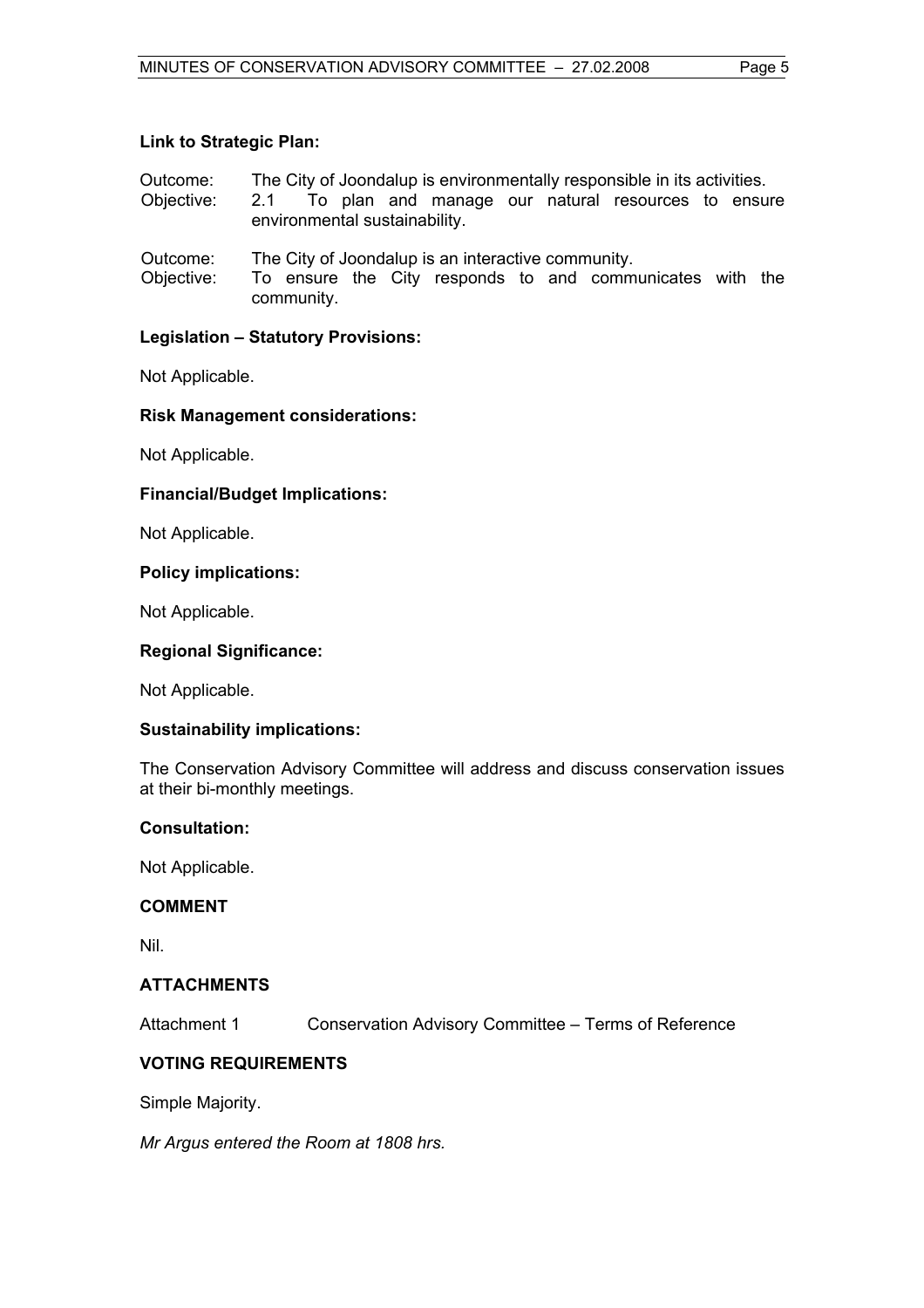**MOVED Mr Chester SECONDED Ms Robertson that the Conservation Advisory Committee SETS the following 2008 meeting dates to be held at 6pm in the Joondalup Civic Centre, Boas Avenue, Joondalup:** 

- **23 April 2008**
- **25 June 2008**
- **27 August 2008**
- **29 October 2008**

**AMENDMENT MOVED Mr Magyar SECONDED Mrs Zakrevsky that the following Point 2 be added to the motion:** 

**"2 NOTES that a meeting can be called by the Chairperson or one third of the members if they so wish if they fall outside the schedule detailed."** 

Discussion ensued.

# The Amendment was Put and **CARRIED** (13/0)

**In favour of the Amendment:** Crs Norman, Hart & Macdonald, Mrs Zakrevsky, Dr Apthorpe, Ms Robertson, Ms Lullfitz, Ms Greenway, Mr Fitzsimmons, Mr Tate, Mr Chester, Mr Magyar & Mr Argus

**The Original Motion, as amended, being:** 

# **That the Conservation Advisory Committee:**

- **1 SETS the following 2008 meeting dates to be held at 6pm in the Joondalup Civic Centre, Boas Avenue, Joondalup:** 
	- **23 April 2008**
	- **25 June 2008**
	- **27 August 2008**
	- **29 October 2008;**

#### **2 NOTES that a meeting can be called by the Chairperson or one third of the members if they so wish if they fall outside the schedule detailed.**

# **Was Put and CARRIED (13/0)**

**In favour of the motion:** Crs Norman, Hart & Macdonald, Mrs Zakrevsky, Dr Apthorpe, Ms Robertson, Ms Lullfitz, Ms Greenway, Mr Fitzsimmons, Mr Tate, Mr Chester, Mr Magyar & Mr Argus

*Appendix 1 refers*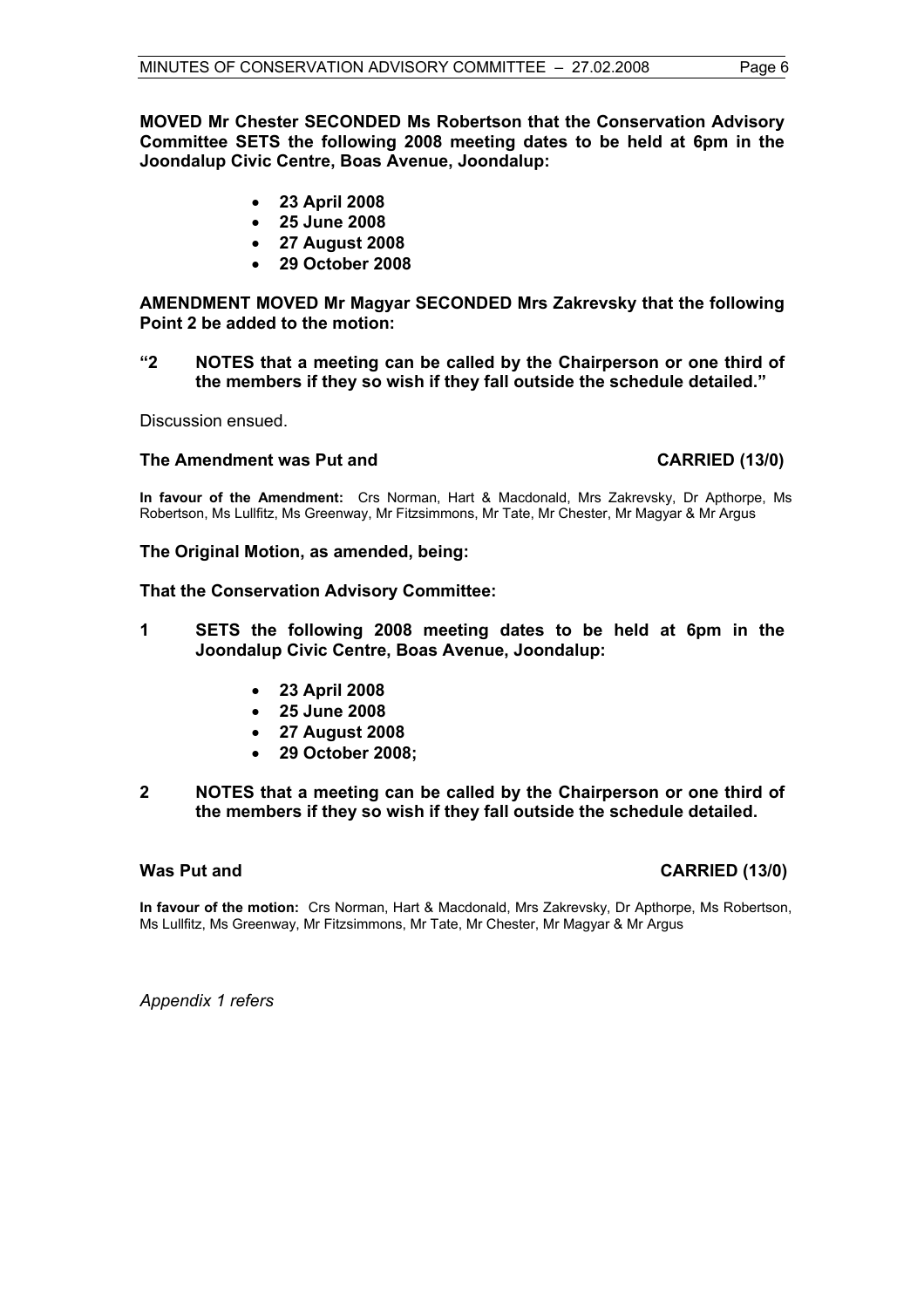# **ITEM 2 CONSERVATION ADVISORY COMMITTEE: OVERVIEW OF NATURAL AND CONSERVATION AREAS MANAGED BY THE CITY**

**WARD:** All

**RESPONSIBLE** Mr Mike Archer **DIRECTOR:** Acting Director Infrastructure Services

# **PURPOSE/EXECUTIVE SUMMARY**

To provide an overview of natural and conservation areas managed by the City to the Conservation Advisory Committee.

The appointment of new members including both Elected Members and Community Representatives to this Committee presents an opportunity to provide this overview.

# **BACKGROUND**

The City manages over 500 hectares of natural areas. This includes wetlands, bushland and coastal vegetation, and which are contained in over 100 reserves.

The protection and care of the City's natural areas is enshrined within its Strategic Plan and is reflected in an increase in both capital and maintenance expenditure on natural areas over the previous seven years.

On-ground management in natural areas is undertaken using a combination of City employees, contract bush regeneration teams, offenders serving community work orders and community volunteers.

Community participation in natural area management within the City has been very active in recent years, both in on-ground work through volunteers and in the strategic area with local environment groups actively participating in the compilation of the Joondalup Coastal Foreshore Natural Areas Management Plan. These groups have also contributed to a range of bushland management plans, as well as providing valuable assistance with on-ground work such as planting native species.

There are 11 active bushland friends groups operating within the City as well as the Joondalup Community Coast Care Forum, which is an umbrella group consisting of ratepayer organisations, environmental groups and individual community members with an interest in coastal issues.

The Conservation Advisory Committee (CAC) is a Council committee consisting of representatives from the Bushland Friends Groups, Elected Members and members of the community with specialised knowledge of conservation and biodiversity. All reports go via the Chief Executive Officer to the Council on issues related to conservation and biodiversity.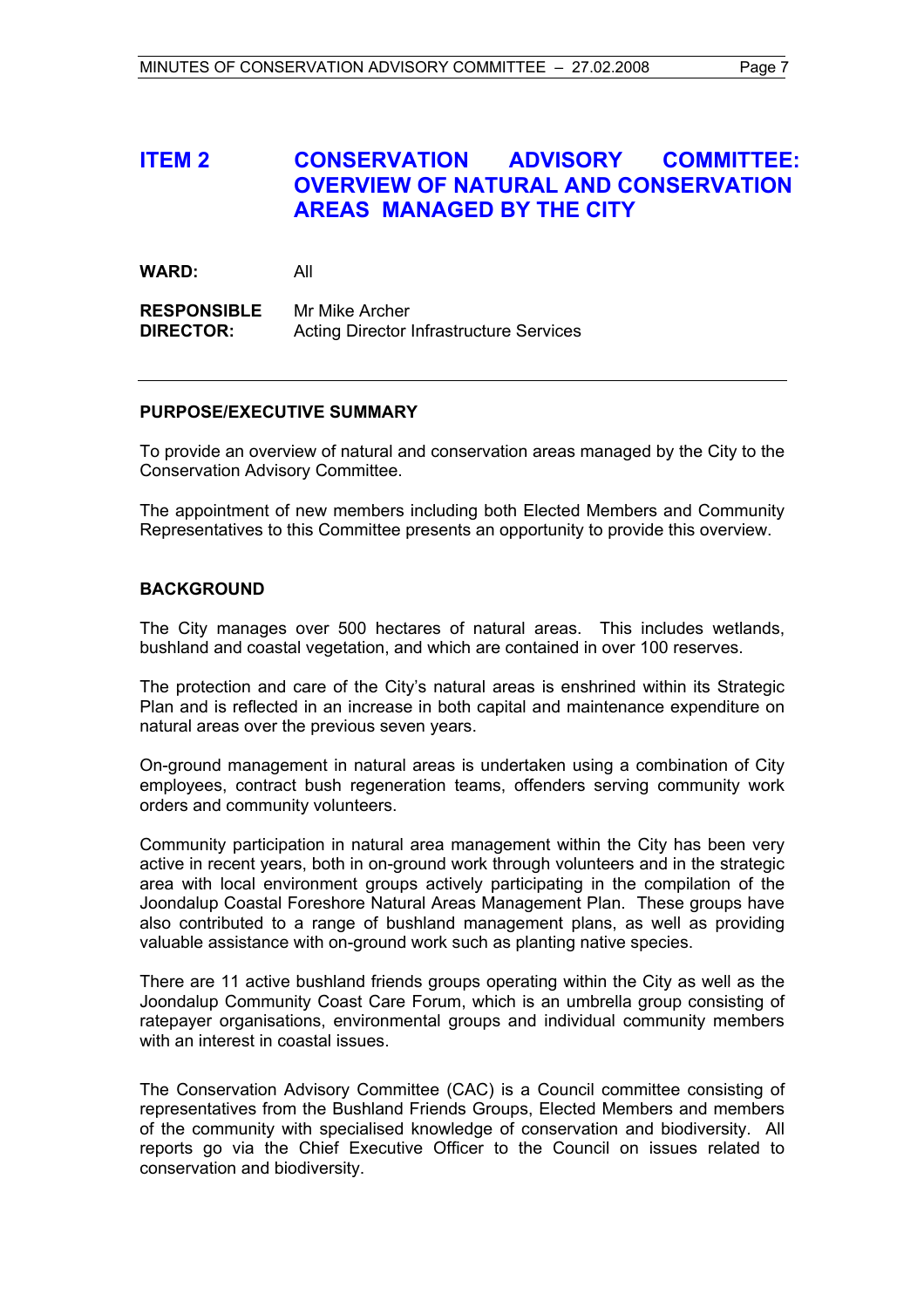In recent years, the City has been very proactive in the conservation and environmental area and in 2002 was a finalist in the prestigious WA Environmental Awards. The City went on to win in 2003 in the Coastal Management category and in 2004 was successful in winning the Bushland category.

In 2005 the City was also a finalist in the prestigious Banksia and World Environmental Day Awards for leadership in environmental management. The City has also recently achieved Milestone 5 in the Perth Biodiversity Project for the City's achievements in protecting local biodiversity.

The City was also successful in winning the 2005 WA Coastal Awards for excellence in coastal foreshore management work.

Essentially, all these awards recognise the integrated approach involving volunteers groups, participating schools, work for the dole schemes, a long term association with the Justice Department's community offenders program and the Joondalup Community Coast Care Forum.

# **DETAILS**

One of the major challenges for the City continues to be balancing the infrastructure requirements of the newly developed areas with the management and renewal of the older areas, and to strengthen our commitment in the environmental and conservation areas in preserving one of the City's major attractions being its natural areas.

In the past the approach was to utilise volunteers, contractors, work for the dole schemes and corrective services labour to undertake regeneration and maintenance works. The City has now established in-house natural areas work teams in addition to the natural areas supervisor position, which was established in 2004.

Since its inception, the City has come a long way to achieving a strategic focus in relation to conservation and environmental matters. This is evident in the management plans that have been developed as well as the work currently being undertaken in developing an overall local biodiversity management plan.

The way forward would appear to be to consolidate the City's commitment in ensuring sufficient capacity exists to deliver on the strategies. The next paradigm shift is to determine what opportunities exist in the areas of eco-tourism which will promote the significant areas of natural bushland within the City.

#### **Issues and options considered:**

Not Applicable.

#### **Link to Strategic Plan:**

- Caring for the Environment
- Maintain and protect natural assets to retain biodiversity.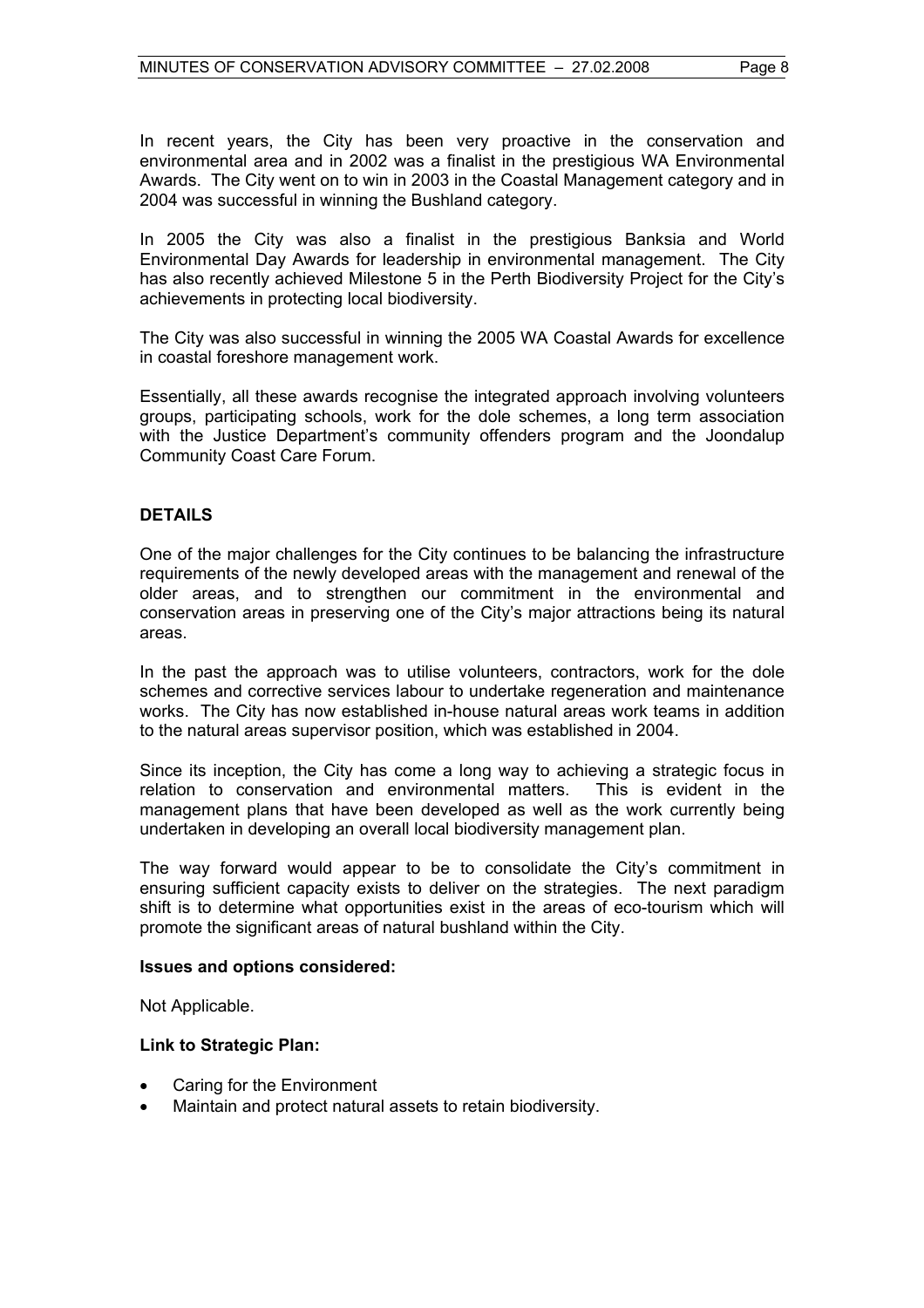# **Legislation – Statutory Provisions:**

The Local Government Act 1995 allows the Council to establish committees to assist it with decision making.

The Conservation Advisory Committee has been established in accordance with the legislation, with clear and concise terms of reference and no delegated powers.

#### **Risk Management considerations:**

Not Applicable.

#### **Financial/Budget Implications:**

Not Applicable.

#### **Policy Implications:**

Not Applicable.

#### **Regional Significance:**

Not Applicable.

#### **Sustainability Implications:**

The establishment of the CAC is to assist Council in dealing with strategic input on issues relating to conservation and management of the City's natural biodiversity.

# **Consultation:**

Not Applicable.

# **COMMENT**

Not Applicable.

#### **ATTACHMENTS**

| Attachment 1 | Reserves that contain bushland managed by the City of |
|--------------|-------------------------------------------------------|
|              | Joondalup                                             |

# **VOTING REQUIREMENTS**

Simple Majority.